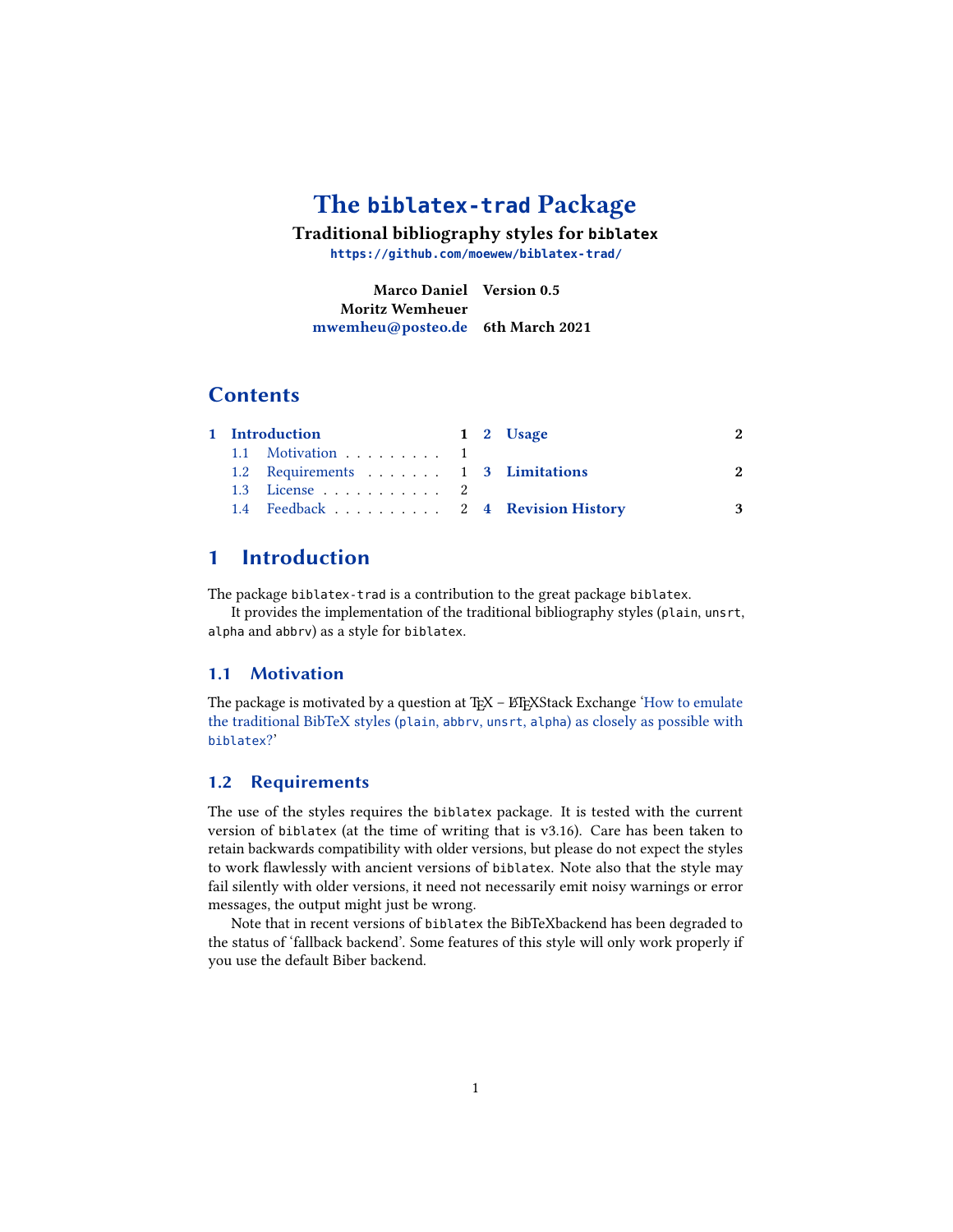### <span id="page-1-0"></span>**1.3 License**

Copyright © 2012–2015 Marco Daniel, 2016–2021 Moritz Wemheuer. Permission is granted to copy, distribute and/or modify this software under the terms of the LATEX Project Public License, version [1](#page-1-4).3c.<sup>1</sup>

### <span id="page-1-1"></span>**1.4 Feedback**

Please use the biblatex-trad project page on GitHub to report bugs and submit feature requests.[2](#page-1-5)

If you do not want to report a bug or request a feature but are simply in need of assistance, you might want to consider posting your question on the comp.text.tex newsgroup or T<sub>F</sub>X – LAT<sub>E</sub>XStack Exchange.<sup>[3](#page-1-6)</sup>

### <span id="page-1-2"></span>**2 Usage**

biblatex-trad is not a standalone package. As described in  $\S 1$  $\S 1$  it is a small collection of styles. So you can load the styles as follows:

\usepackage[style= $\langle style\rangle$ ]{biblatex}

The available styles are listed below.

trad-plain Implementation of the standard style plain

trad-unsrt Implementation of the standard style unsrt

trad-alpha Implementation of the standard style alpha

trad-abbrv Implementation of the standard style abbrv

After loading the style you can use all options provided by biblatex. That means also that all fields of the standard bibliography drivers are available, even if they are unknown to the traditional .bst files.

# <span id="page-1-3"></span>**3 Limitations**

Up to now the entry types @article, @book, @incollection, @inproceedings, @online, @proceedings, @thesis, @report and @unpublished are set up.

Since the styles are based on biblatex standard styles, the fields retain the meaning they have in biblatex even if that may be at odds with how the traditional .bst files handle those fields.

<span id="page-1-4"></span><sup>1</sup> <http://www.latex-project.org/lppl.txt>

<span id="page-1-5"></span><sup>2</sup> <https://github.com/moewew/biblatex-trad>

<span id="page-1-6"></span><sup>3</sup> <http://tex.stackexchange.com/questions/tagged/biblatex>